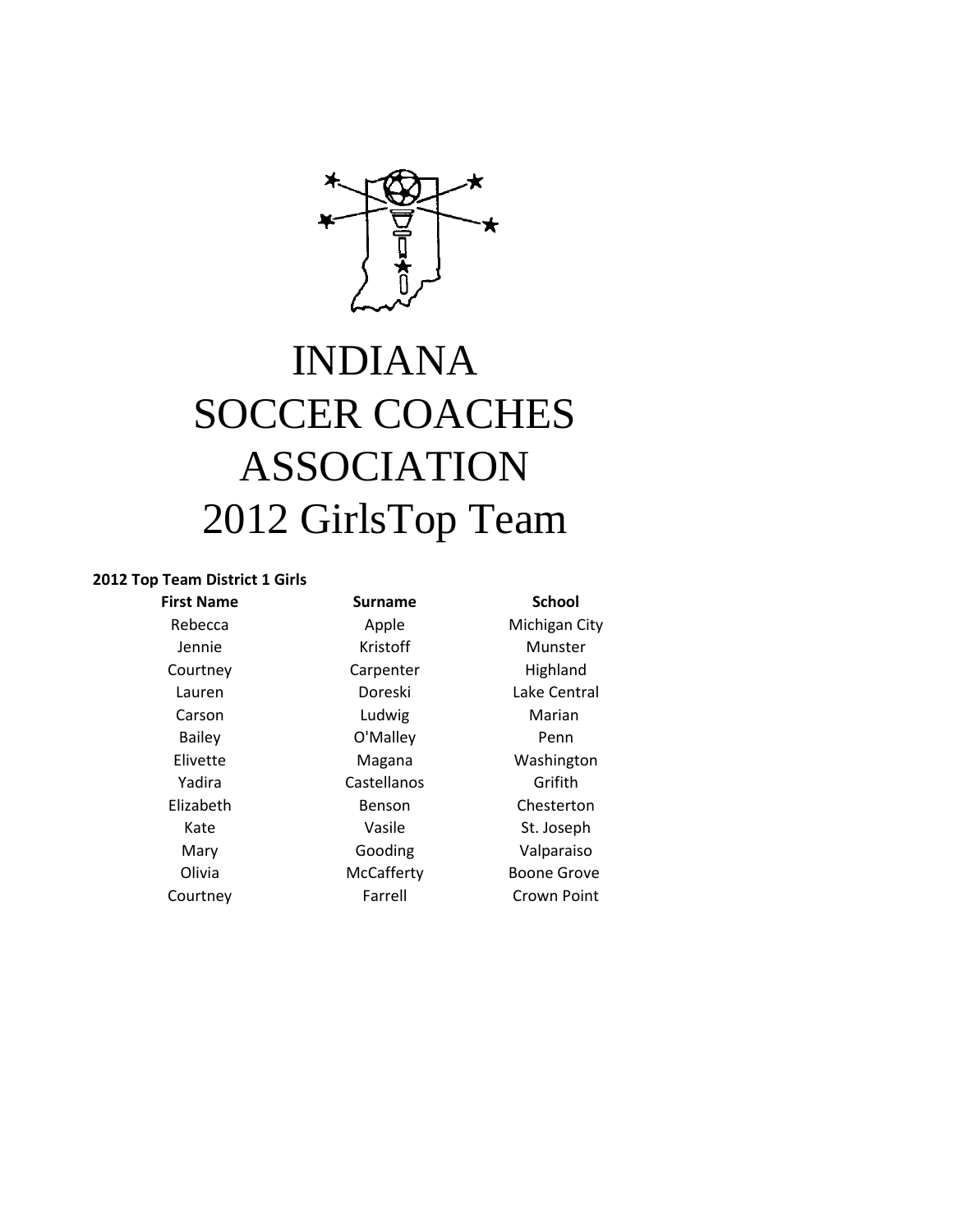

#### **2012 Top Team Player District 2 Girls**

Michelle Mowery Mowery Westview

**First Name Last School** Kylie Bidlack Angola Chandler **Eckert** Canterbury Madison Messman Carroll Jackie Greenawalt Concord Courtney **Adams** Concordia Gaby Romo Goshen Madison Schieferstein Heritage Caitlain **Anderson** Heritage Hannah Dolfuss Homestead Alli Miller Leo Maggie **Communist Lengacher** Northridge Jasmyn Ralsto Northrop Hayley Maggerd Northwood Brooke Wehrle Snider Kaitlyn Hayes Southside Meredith Hollar Hollar Warsaw

Madeline **Pollifrone** Bishop Dwenger Patsy **Bergoff** Bishop Luers Haley **Boner** Columbia City Alyssa Wagner Elkhart Memorial Rachel Simon South Adams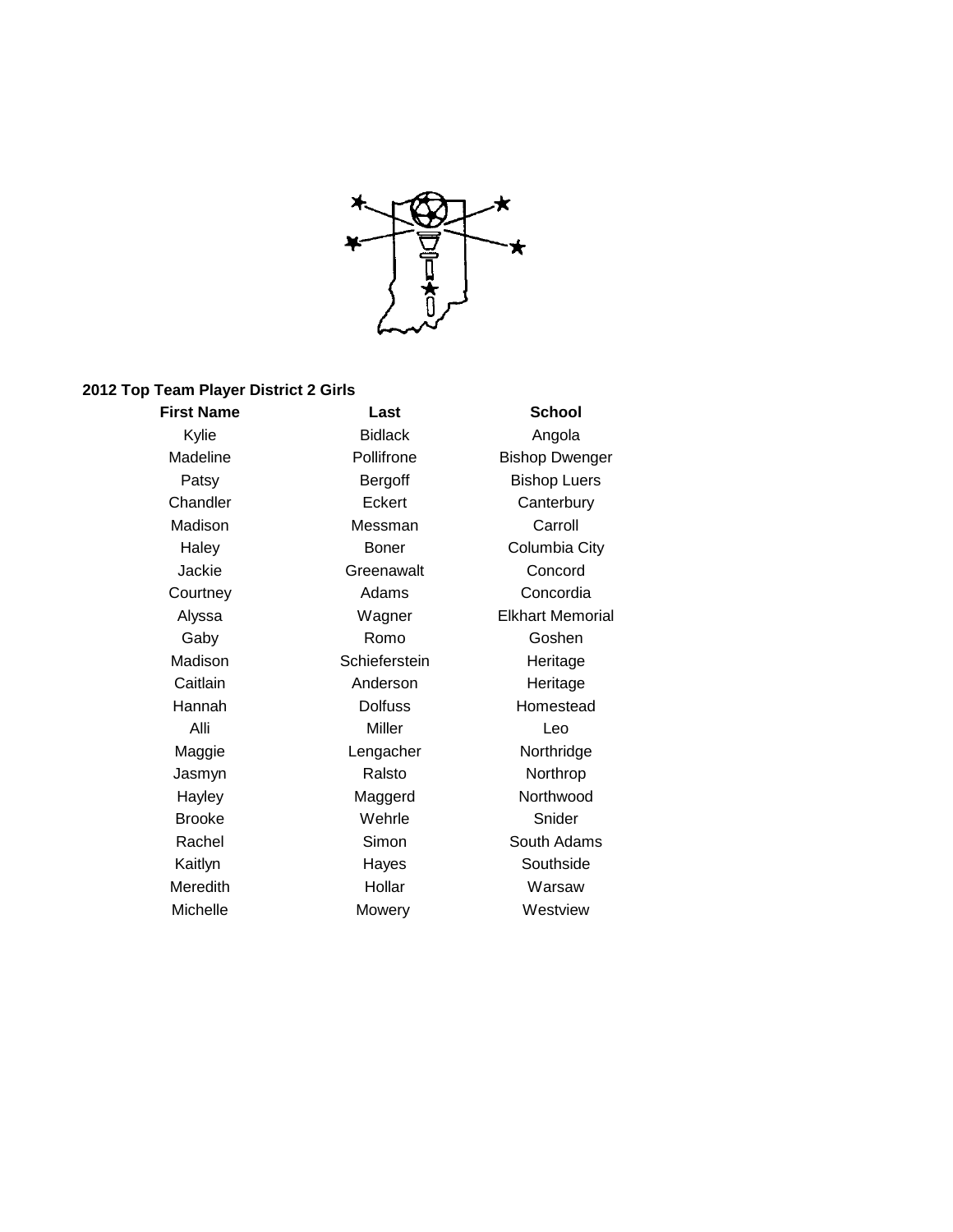

#### **2012 Top Team District 3 Girls**

**First Name Surname School** Morgan **Peebles Fishers** Sammy Groves Hamilton Southestern Bailey Sliger Harrison Maggie Bobillo Lafayette Central Catholic Whitney **Jennings** Logansport Hannah Conrad Marian Megan Albregts McCutcheon Jordan Thurman Noblesville Ellie Swinney Pendleton Heights Carolynn Quick Sheridan Katie Bittner West Lafayette Bailey Sliger West Lafayette Harrison Jessica Extine Yorktown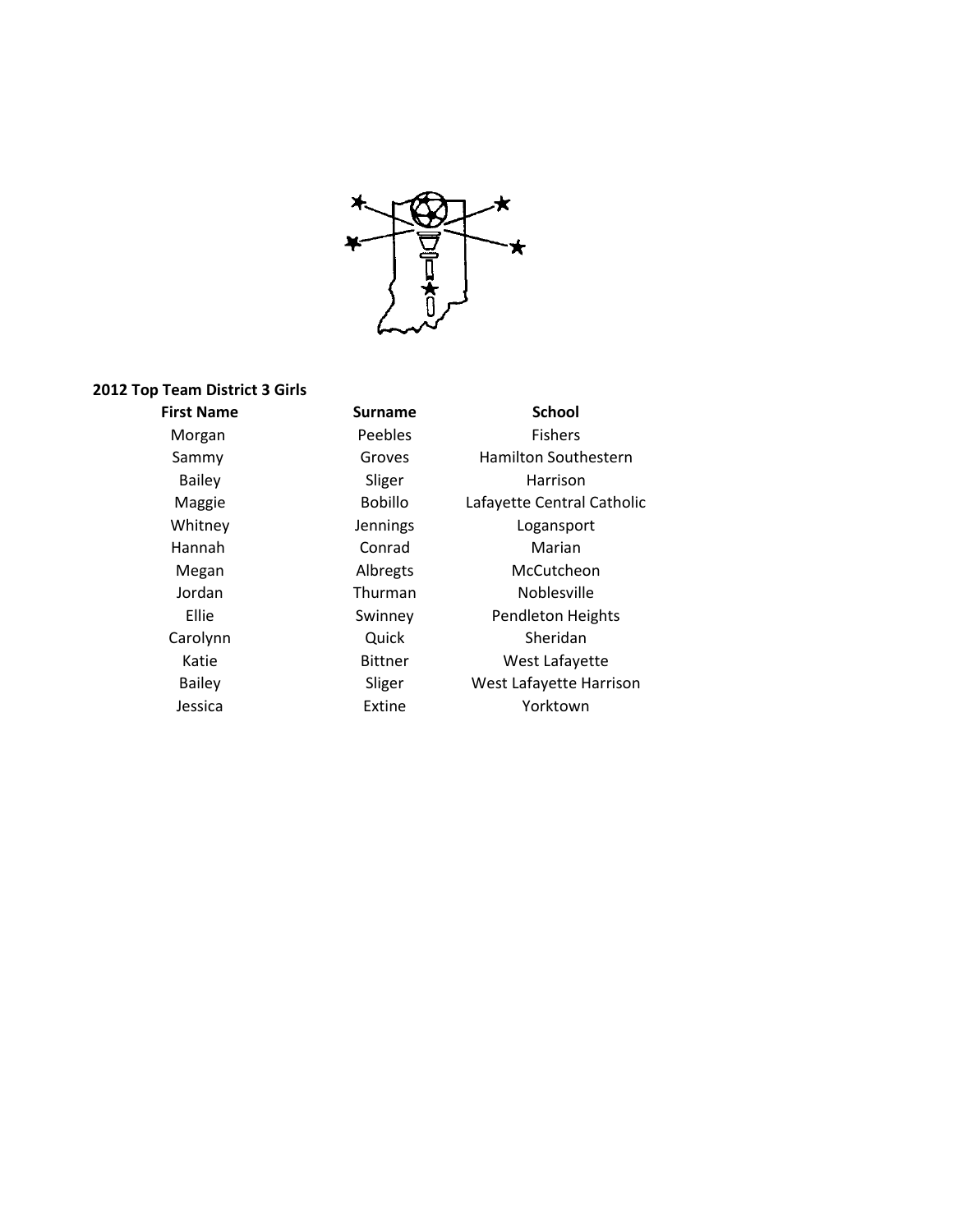

#### **ISCA Top Team District 4 Girls**

Mikayla Lasky Avon Courtney **Courtney Courtney Courtney** Ashlyn **Perry** Bishop Chatard Jennifer **Dimos** Brebeuf Jesuit Sami **Perry** Brownsburg Erin Trubnik Cardinal Ritter Olivia **Fitzgerald** Carmel Alyssa Bova Cathedral Riley **Smith** Guerin Catholic Samantha **Frye** Heritage Christian Tabitha **Sloane** Sloane Lawrence North Elizabeth King Lebanon Logan Bowling Mooresville Kathleen Altice North Central Ginyce **Haywood** Pike Lena Charles Plainfield Anya **Slaughter** Triton Central Allie **Aguirre** Mestern Boone Claire **Bullard** Westfield Kelsey **Williams** Williams Warren Central Natalie **Natalie Estes** Estes **Zionsville** 

**First** Surname School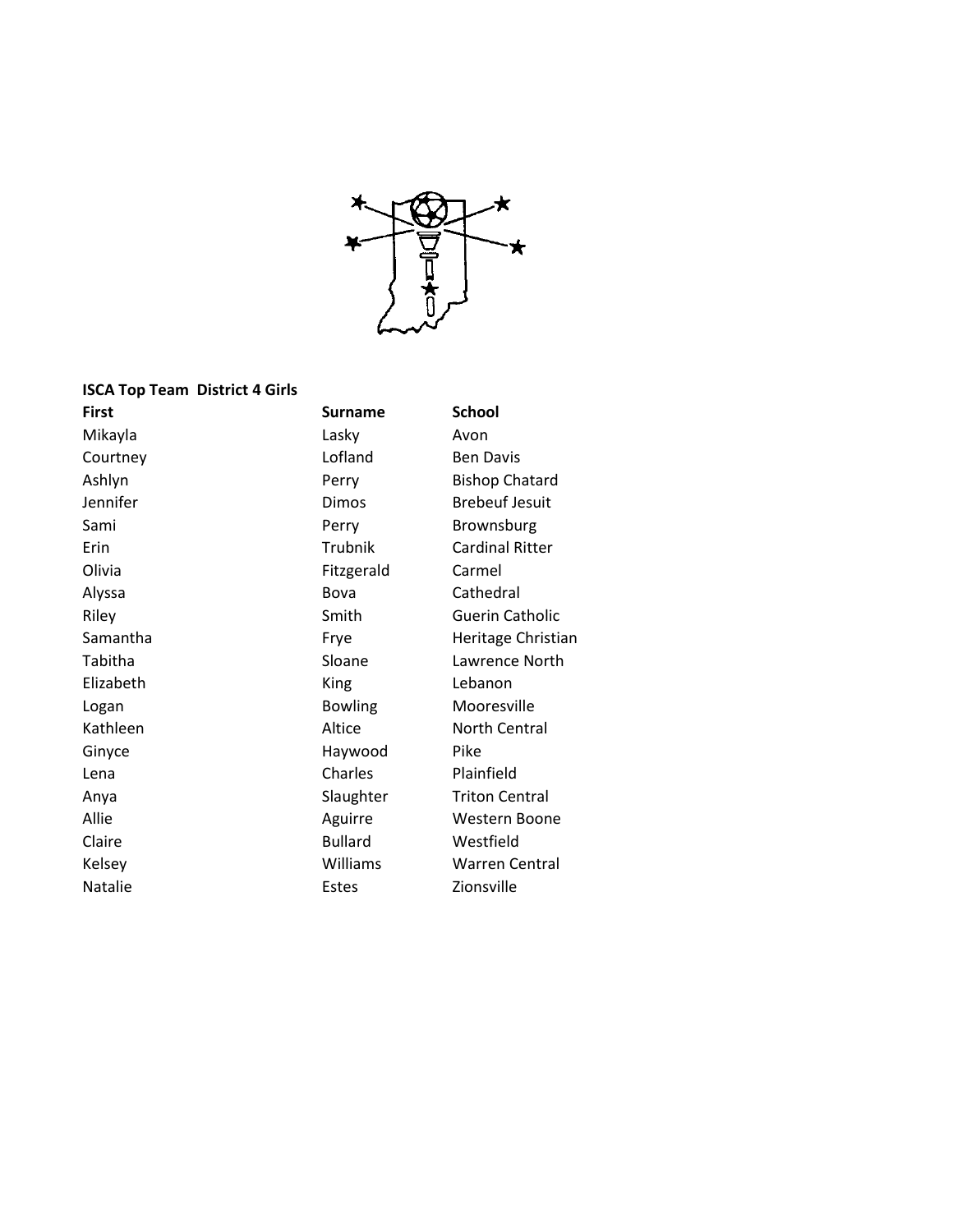

## **2012 Top Team District 5 Girls**

**First Name Surname School** Bailey Rosales Bedford North Lawrence Mackenzie Dean Center Grove Sydney Newell Columbus East Malissa Hofmesiter Columbus North Danni McClure East Central Courtney Muston Franklin Central Hannah Kinsey Franklin Community Katie Peters Greenfield Central Kaeli **Fong** Greensburg Kennedi Willis Lawrenceburg Alex Acosta Madison Kaitlin Applegage Martinsville Lauren **Ioray** Joray New Palestine Hayle Scanlan Perry Meridian Leah Mattingly Providence Jennifer Hillman Roncalli Clare **Lenart** Seymour Makayk **Kuhn** Kuhn Southport